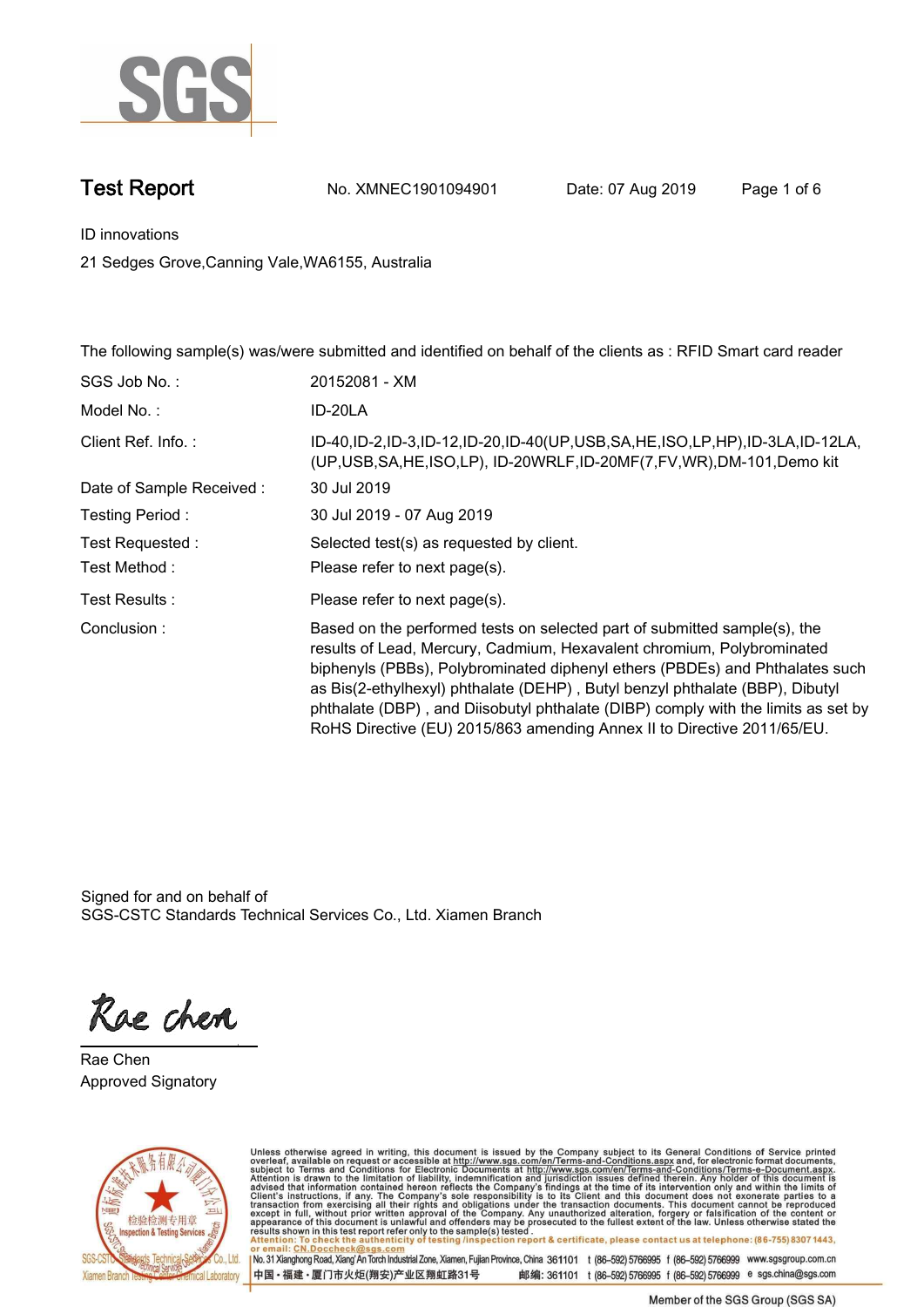

**Test Report. No. XMNEC1901094901** Date: 07 Aug 2019 Page 2 of 6

**Test Results :.**

**Test Part Description :.**

| Specimen No.    | SGS Sample ID    | <b>Description</b> |
|-----------------|------------------|--------------------|
| SN <sub>1</sub> | XMN19-010949.001 | Black plastic part |

**Remarks :.(1) 1 mg/kg = 0.0001%.**

**(2) MDL = Method Detection Limit.**

**(3) ND = Not Detected ( < MDL ).**

**(4) "-" = Not Regulated.**

### **RoHS Directive (EU) 2015/863 amending Annex II to Directive 2011/65/EU.**

**Test Method :. With reference to IEC 62321-4:2013+A1:2017, IEC 62321-5:2013, IEC 62321-7-2:2017, IEC 62321-6:2015 and IEC 62321-8:2017, analyzed by ICP-OES, UV-Vis and GC-MS..**

| Test Item(s)               | <u>Limit</u> | <u>Unit</u> | <b>MDL</b>               | 001       |
|----------------------------|--------------|-------------|--------------------------|-----------|
| Cadmium (Cd)               | 100          | mg/kg       | $\overline{c}$           | <b>ND</b> |
| Lead (Pb)                  | 1,000        | mg/kg       | $\overline{c}$           | <b>ND</b> |
| Mercury (Hg)               | 1,000        | mg/kg       | 2                        | <b>ND</b> |
| Hexavalent Chromium (CrVI) | 1,000        | mg/kg       | 8                        | <b>ND</b> |
| Sum of PBBs                | 1,000        | mg/kg       | $\overline{\phantom{a}}$ | <b>ND</b> |
| Monobromobiphenyl          |              | mg/kg       | 5                        | <b>ND</b> |
| Dibromobiphenyl            | -            | mg/kg       | 5                        | <b>ND</b> |
| Tribromobiphenyl           | -            | mg/kg       | 5                        | <b>ND</b> |
| Tetrabromobiphenyl         |              | mg/kg       | 5                        | <b>ND</b> |
| Pentabromobiphenyl         | -            | mg/kg       | 5                        | <b>ND</b> |
| Hexabromobiphenyl          |              | mg/kg       | 5                        | ND        |
| Heptabromobiphenyl         | ۰            | mg/kg       | 5                        | <b>ND</b> |
| Octabromobiphenyl          |              | mg/kg       | 5                        | <b>ND</b> |
| Nonabromobiphenyl          |              | mg/kg       | 5                        | <b>ND</b> |
| Decabromobiphenyl          |              | mg/kg       | 5                        | <b>ND</b> |
| Sum of PBDEs               | 1,000        | mg/kg       | $\overline{\phantom{a}}$ | <b>ND</b> |
| Monobromodiphenyl ether    |              | mg/kg       | 5                        | <b>ND</b> |
| Dibromodiphenyl ether      | -            | mg/kg       | 5                        | <b>ND</b> |
| Tribromodiphenyl ether     | -            | mg/kg       | 5                        | <b>ND</b> |
| Tetrabromodiphenyl ether   |              | mg/kg       | 5                        | <b>ND</b> |
| Pentabromodiphenyl ether   |              | mg/kg       | 5                        | <b>ND</b> |
|                            |              |             |                          |           |



Unless otherwise agreed in writing, this document is issued by the Company subject to its General Conditions of Service printed overleaf, available on request or accessible at http://www.sgs.com/en/Terms-and-Conditions.as

No. 31 Xianghong Road, Xiang' An Torch Industrial Zone, Xiamen, Fujian Province, China 361101 t (86-592) 5766995 f (86-592) 5766999 www.sgsgroup.com.cn 中国·福建·厦门市火炬(翔安)产业区翔虹路31号 邮编: 361101 t (86-592) 5766995 f (86-592) 5766999 e sgs.china@sgs.com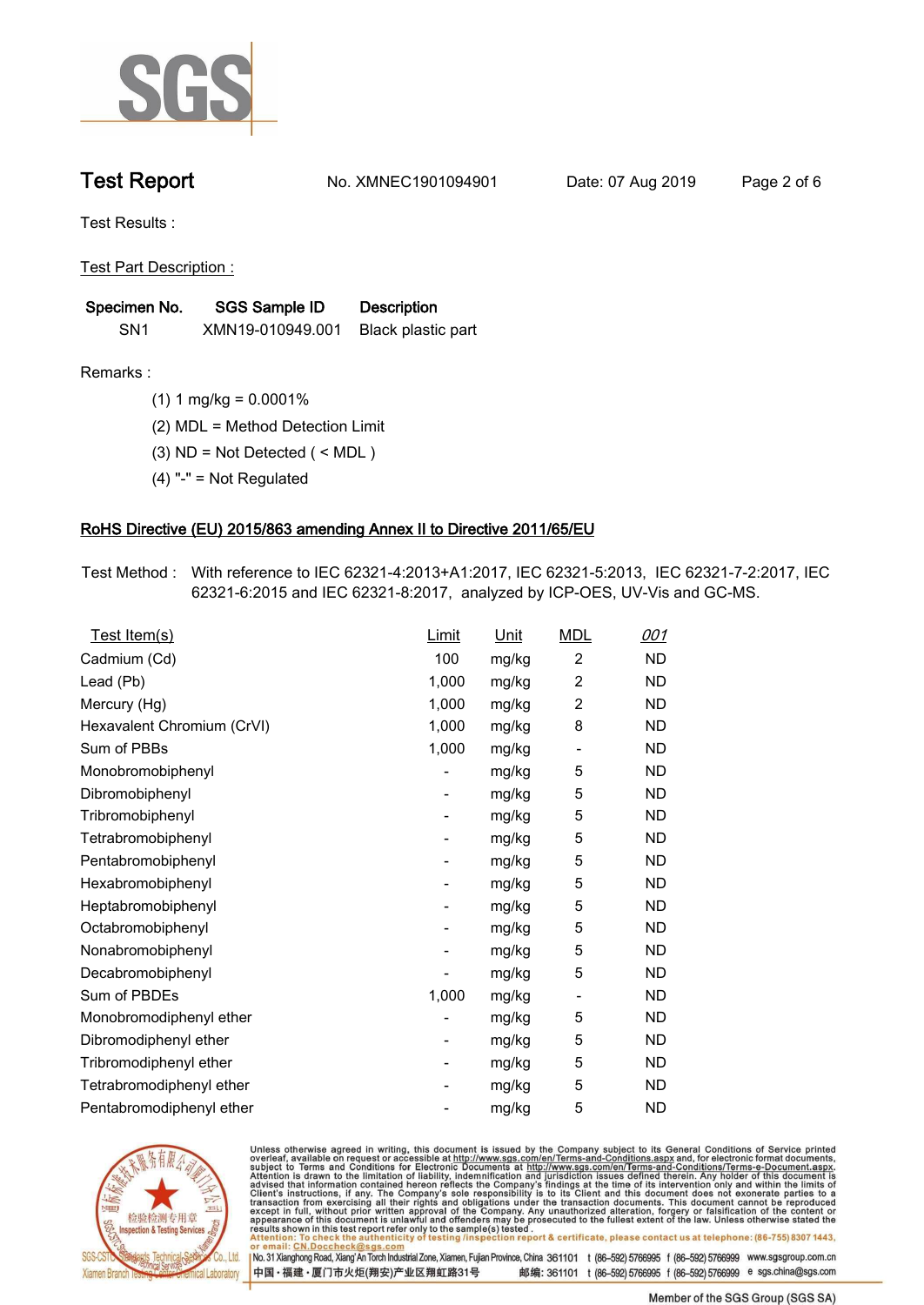

| <b>Test Report</b>                  | No. XMNEC1901094901      |             | Date: 07 Aug 2019 |            | Page 3 of 6 |
|-------------------------------------|--------------------------|-------------|-------------------|------------|-------------|
| Test Item(s)                        | Limit                    | <u>Unit</u> | <b>MDL</b>        | <u>001</u> |             |
| Hexabromodiphenyl ether             | -                        | mg/kg       | 5                 | ND.        |             |
| Heptabromodiphenyl ether            | $\overline{\phantom{a}}$ | mg/kg       | 5                 | ND.        |             |
| Octabromodiphenyl ether             | $\overline{\phantom{a}}$ | mg/kg       | 5                 | ND.        |             |
| Nonabromodiphenyl ether             | $\overline{\phantom{a}}$ | mg/kg       | 5                 | ND.        |             |
| Decabromodiphenyl ether             | -                        | mg/kg       | 5                 | ND         |             |
| Dibutyl phthalate (DBP)             | 1000                     | mg/kg       | 50                | ND.        |             |
| Butyl benzyl phthalate (BBP)        | 1000                     | mg/kg       | 50                | ND.        |             |
| Bis (2-ethylhexyl) phthalate (DEHP) | 1000                     | mg/kg       | 50                | ND.        |             |
| Diisobutyl Phthalates (DIBP)        | 1000                     | mg/kg       | 50                | <b>ND</b>  |             |

### **Notes :.**

**(1) The maximum permissible limit is quoted from RoHS Directive (EU) 2015/863.**

**IEC 62321 series is equivalent to EN 62321 series**

**https://www.cenelec.eu/dyn/www/f?p=104:30:1742232870351101::::FSP\_ORG\_ID,FSP\_LANG\_ID:12586 37,25**

**(2) The restriction of DEHP, BBP, DBP and DIBP shall apply to medical devices, including in vitro medical devices, and monitoring and control instruments, including industrial monitoring and control instruments, from 22 July 2021.**

**(3) The restriction of DEHP, BBP, DBP and DIBP shall not apply to toys which are already subject to the restriction of DEHP, BBP, DBP and DIBP through entry 51 of Annex XVII to Regulation (EC) No 1907/2006.'.**



Unless otherwise agreed in writing, this document is issued by the Company subject to its General Conditions of Service printed overleaf, available on request or accessible at http://www.sgs.com/en/Terms-and-Conditions.as

No. 31 Xianghong Road, Xiang'An Torch Industrial Zone, Xiamen, Fujian Province, China 361101 t (86-592) 5766995 f (86-592) 5766999 www.sgsgroup.com.cn 中国·福建·厦门市火炬(翔安)产业区翔虹路31号 邮编: 361101 t (86-592) 5766995 f (86-592) 5766999 e sgs.china@sgs.com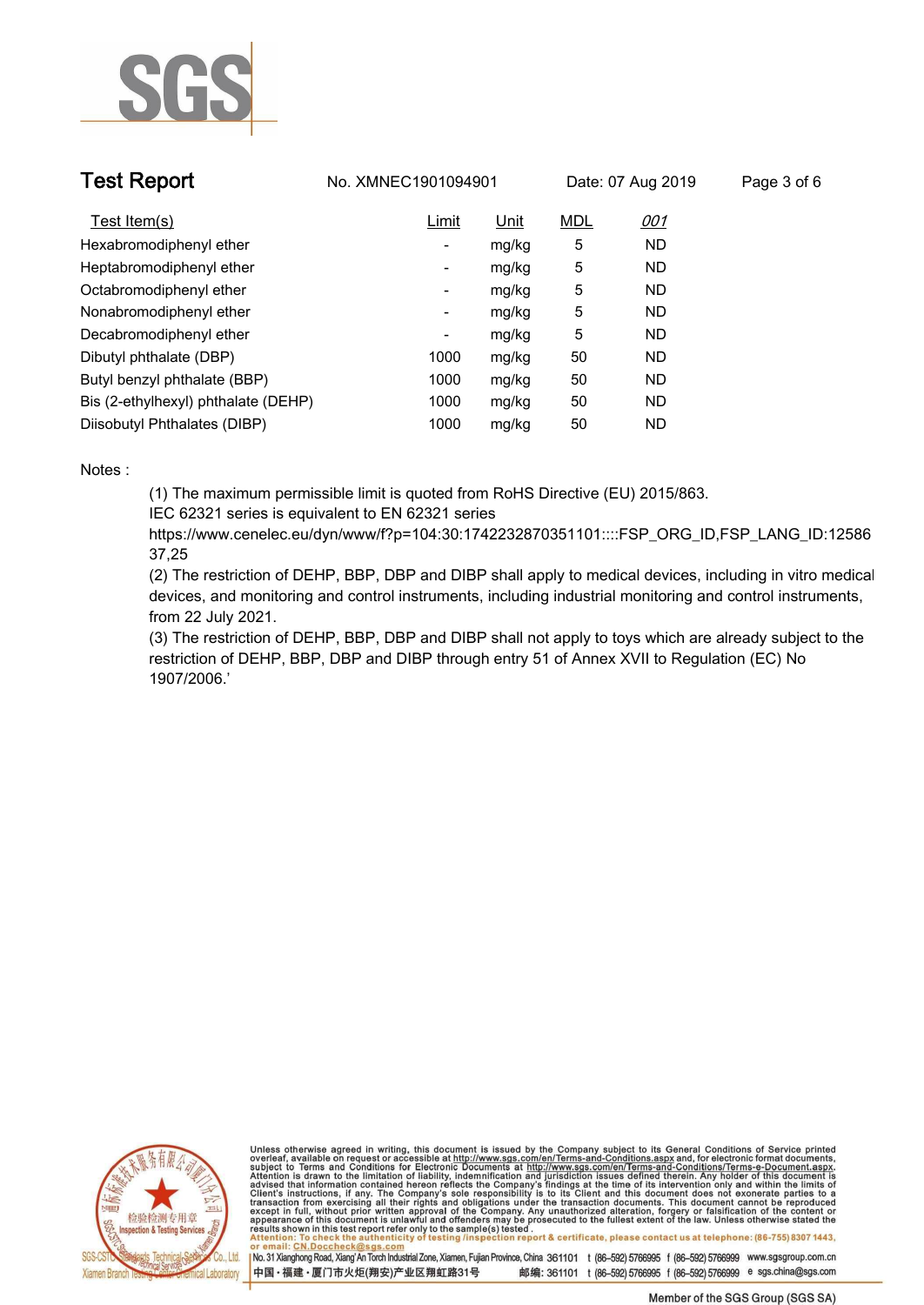

**Test Report. No. XMNEC1901094901** Date: 07 Aug 2019 Page 4 of 6

## **ATTACHMENTS Pb/Cd/Hg/Cr6+/PBBs/PBDEs Testing Flow Chart**

**These samples were dissolved totally by pre-conditioning method according to below flow chart. (Cr6+ and PBBs/PBDEs test method excluded).**





Unless otherwise agreed in writing, this document is issued by the Company subject to its General Conditions of Service printed overleaf, available on request or accessible at http://www.sgs.com/en/Terms-and-Conditions.as

No. 31 Xianghong Road, Xiang An Torch Industrial Zone, Xiamen, Fujian Province, China 361101 t (86-592) 5766995 f (86-592) 5766999 www.sgsgroup.com.cn 中国·福建·厦门市火炬(翔安)产业区翔虹路31号 邮编: 361101 t (86-592) 5766995 f (86-592) 5766999 e sgs.china@sgs.com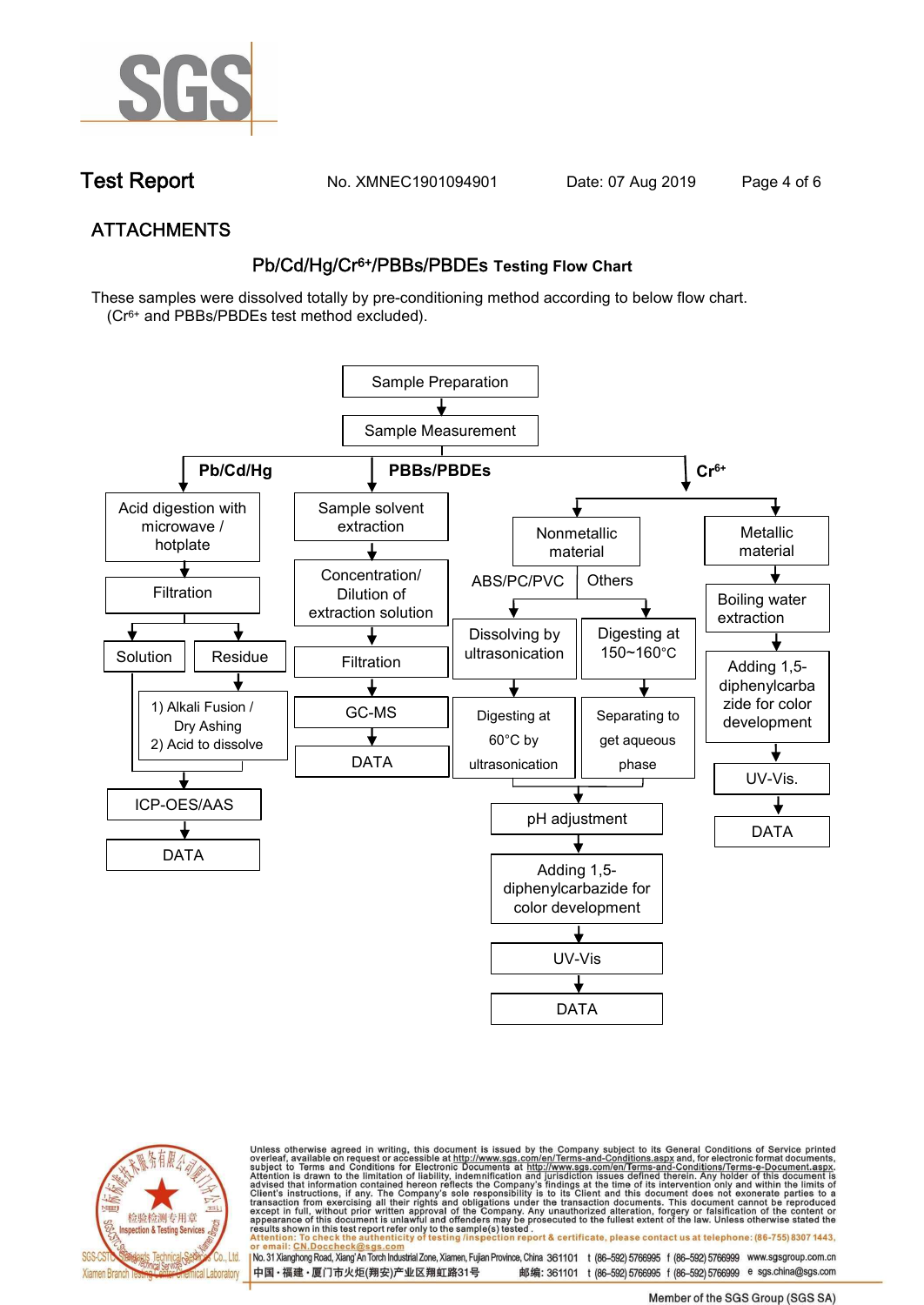

**Test Report. No. XMNEC1901094901** Date: 07 Aug 2019 Page 5 of 6

# **ATTACHMENTS Phthalates Testing Flow Chart**





Unless otherwise agreed in writing, this document is issued by the Company subject to its General Conditions of Service printed overleaf, available on request or accessible at http://www.sgs.com/en/Terms-and-Conditions.as

I No. 31 Xianghong Road, Xiang' An Torch Industrial Zone, Xiamen, Fujian Province, China 361101 t (86-592) 5766995 f (86-592) 5766999 www.sgsgroup.com.cn 中国·福建·厦门市火炬(翔安)产业区翔虹路31号 邮编: 361101 t (86-592) 5766995 f (86-592) 5766999 e sgs.china@sgs.com